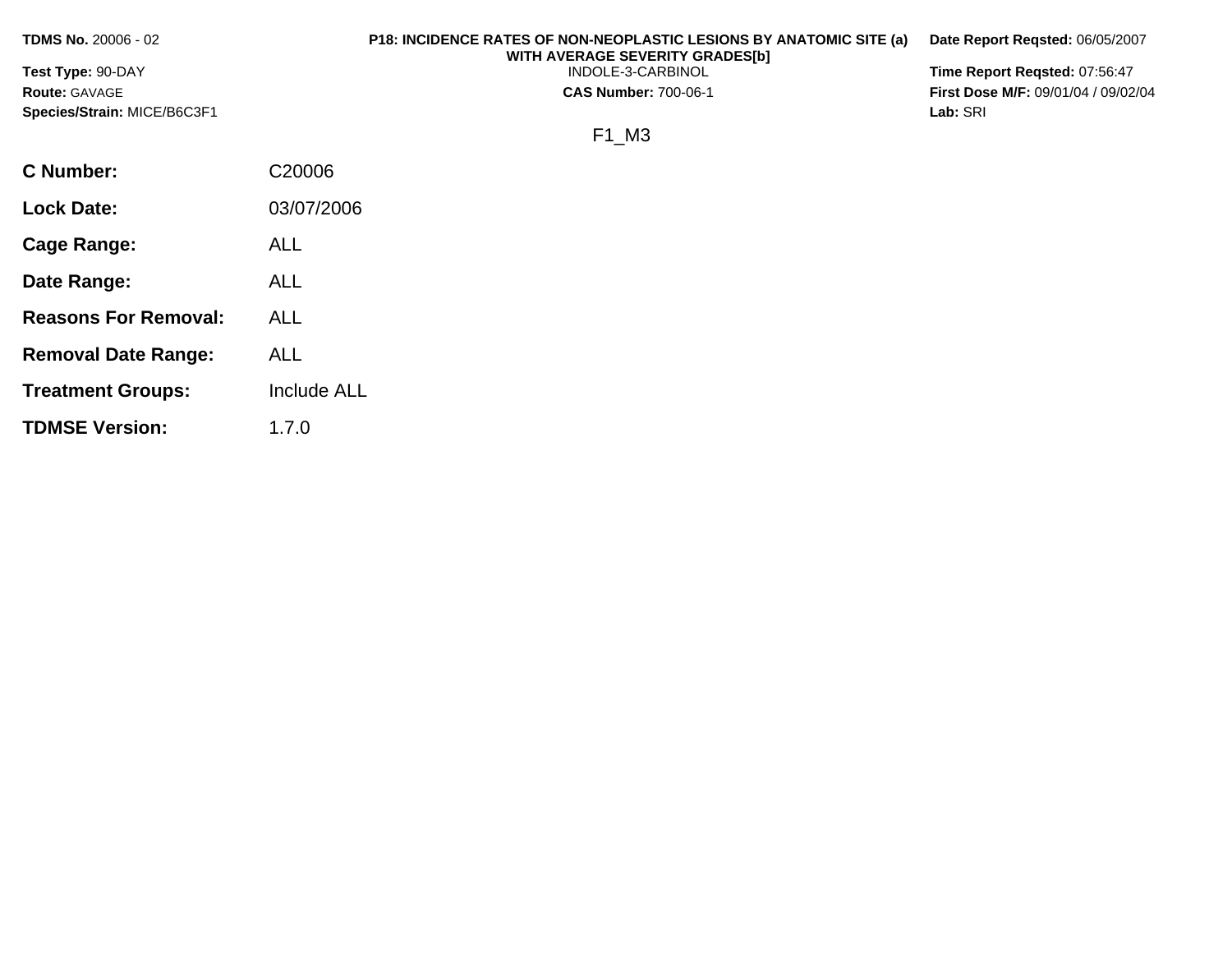| TDMS No. 20006 - 02<br>Test Type: 90-DAY<br>Route: GAVAGE<br>Species/Strain: MICE/B6C3F1                 | P18: INCIDENCE RATES OF NON-NEOPLASTIC LESIONS BY ANATOMIC SITE (a)<br>WITH AVERAGE SEVERITY GRADES[b]<br>INDOLE-3-CARBINOL<br><b>CAS Number: 700-06-1</b> |                                  |          | Date Report Reqsted: 06/05/2007<br>Time Report Reqsted: 07:56:47<br>First Dose M/F: 09/01/04 / 09/02/04<br>Lab: SRI |                                |  |
|----------------------------------------------------------------------------------------------------------|------------------------------------------------------------------------------------------------------------------------------------------------------------|----------------------------------|----------|---------------------------------------------------------------------------------------------------------------------|--------------------------------|--|
| <b>B6C3F1 MICE MALE</b>                                                                                  | 0 MG/KG                                                                                                                                                    | <b>15.6 MG/KG</b><br>31.25 MG/KG |          |                                                                                                                     | <b>125 MG/KG</b><br>62.5 MG/KG |  |
| <b>Disposition Summary</b>                                                                               |                                                                                                                                                            |                                  |          |                                                                                                                     |                                |  |
| <b>Animals Initially in Study</b><br><b>Early Deaths</b><br><b>Survivors</b>                             | 10                                                                                                                                                         | 10                               | 10       | 10                                                                                                                  | 10                             |  |
| <b>Terminal Sacrifice</b><br><b>Animals Examined Microscopically</b>                                     | 10<br>10                                                                                                                                                   | 10<br>10                         | 10<br>10 | 10<br>10                                                                                                            | 10<br>10                       |  |
| <b>ALIMENTARY SYSTEM</b>                                                                                 |                                                                                                                                                            |                                  |          |                                                                                                                     |                                |  |
| Esophagus                                                                                                | (10)                                                                                                                                                       | (0)                              | (0)      | (0)                                                                                                                 | (0)                            |  |
| Inflammation, Chronic<br>Liver<br>Centrilobular, Vacuolization Cytoplasmic                               | 3[1.0]<br>(10)                                                                                                                                             | (10)                             | (10)     | (10)                                                                                                                | (10)<br>1[3.0]                 |  |
| <b>CARDIOVASCULAR SYSTEM</b>                                                                             |                                                                                                                                                            |                                  |          |                                                                                                                     |                                |  |
| None                                                                                                     |                                                                                                                                                            |                                  |          |                                                                                                                     |                                |  |
| <b>ENDOCRINE SYSTEM</b>                                                                                  |                                                                                                                                                            |                                  |          |                                                                                                                     |                                |  |
| <b>Adrenal Cortex</b><br>Accessory Adrenal Cortical Nodule<br>Hypertrophy, Focal<br>Capsule, Hyperplasia | (10)<br>3<br>1[2.0]<br>5[1.0]                                                                                                                              | (0)                              | (0)      | (0)                                                                                                                 | (0)                            |  |
| <b>GENERAL BODY SYSTEM</b>                                                                               |                                                                                                                                                            |                                  |          |                                                                                                                     |                                |  |
| None                                                                                                     |                                                                                                                                                            |                                  |          |                                                                                                                     |                                |  |
| <b>GENITAL SYSTEM</b>                                                                                    |                                                                                                                                                            |                                  |          |                                                                                                                     |                                |  |
| Epididymis<br>Hypospermia                                                                                | (10)                                                                                                                                                       | (0)                              | (0)      | (0)                                                                                                                 | (0)                            |  |
| <b>Testes</b><br>Germinal Epithelium, Degeneration                                                       | (10)                                                                                                                                                       | (0)                              | (0)      | (0)                                                                                                                 | (0)                            |  |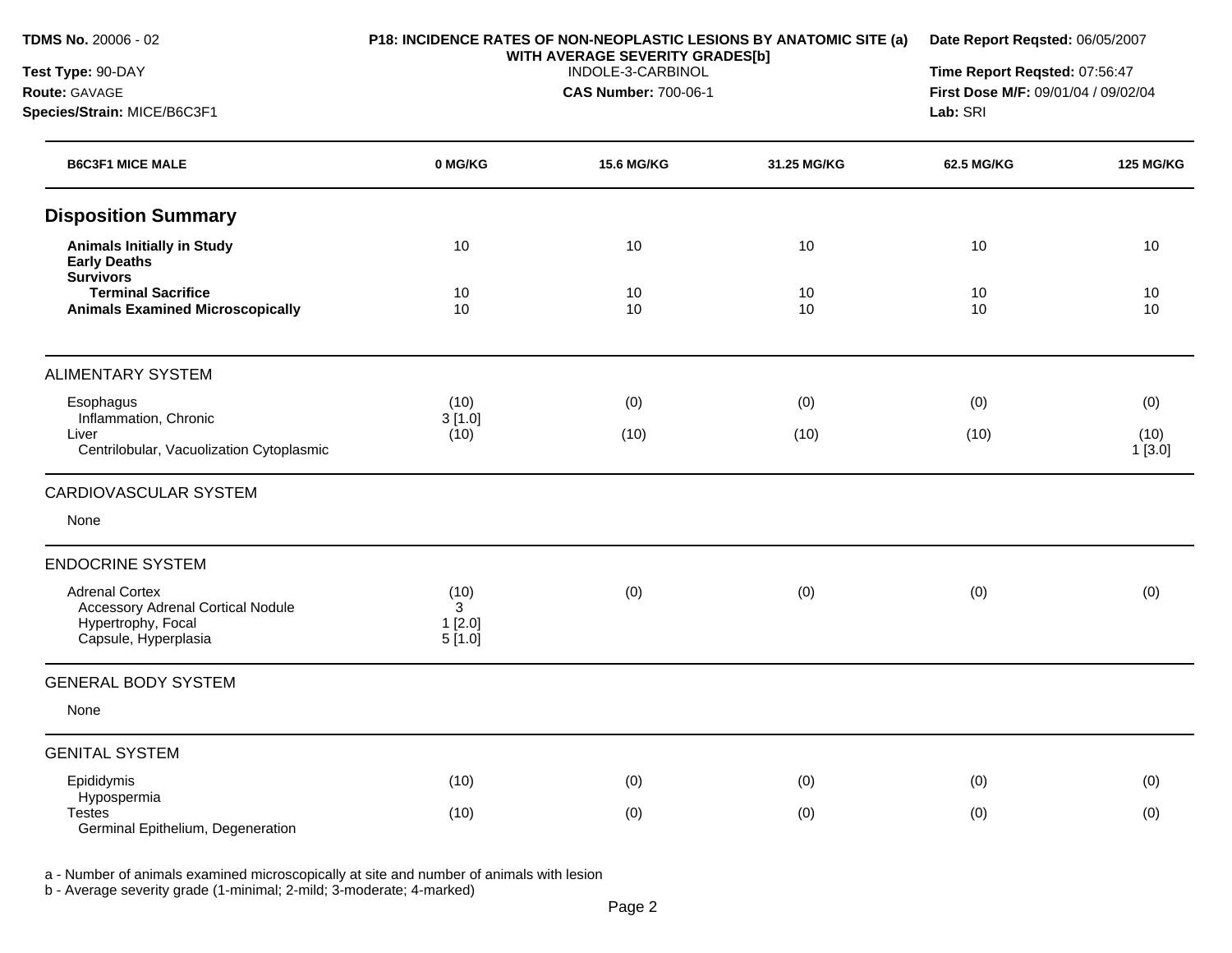| TDMS No. 20006 - 02<br>Test Type: 90-DAY<br>Route: GAVAGE                             |                          | P18: INCIDENCE RATES OF NON-NEOPLASTIC LESIONS BY ANATOMIC SITE (a)<br>WITH AVERAGE SEVERITY GRADES[b]<br>INDOLE-3-CARBINOL<br><b>CAS Number: 700-06-1</b> |             |            | Date Report Reqsted: 06/05/2007<br>Time Report Reqsted: 07:56:47<br>First Dose M/F: 09/01/04 / 09/02/04<br>Lab: SRI |  |
|---------------------------------------------------------------------------------------|--------------------------|------------------------------------------------------------------------------------------------------------------------------------------------------------|-------------|------------|---------------------------------------------------------------------------------------------------------------------|--|
| Species/Strain: MICE/B6C3F1                                                           |                          |                                                                                                                                                            |             |            |                                                                                                                     |  |
| <b>B6C3F1 MICE MALE</b>                                                               | 0 MG/KG                  | <b>15.6 MG/KG</b>                                                                                                                                          | 31.25 MG/KG | 62.5 MG/KG | <b>125 MG/KG</b>                                                                                                    |  |
| <b>HEMATOPOIETIC SYSTEM</b>                                                           |                          |                                                                                                                                                            |             |            |                                                                                                                     |  |
| Lymph Node, Mandibular<br>Hyperplasia, Histiocytic<br>Infiltration Cellular, Lipocyte | (9)<br>3[2.0]<br>4[1.5]  | (0)                                                                                                                                                        | (0)         | (0)        | (0)                                                                                                                 |  |
| Lymph Node, Mesenteric<br>Necrosis, Lymphoid                                          | (10)                     | (0)                                                                                                                                                        | (0)         | (0)        | (0)                                                                                                                 |  |
| Spleen                                                                                | (10)                     | (3)                                                                                                                                                        | (0)         | (0)        | (0)                                                                                                                 |  |
| Hematopoietic Cell Proliferation<br>Thymus<br>Atrophy                                 | (10)<br>1[1.0]           | 2[3.0]<br>(0)                                                                                                                                              | (0)         | (0)        | (0)                                                                                                                 |  |
| <b>INTEGUMENTARY SYSTEM</b>                                                           |                          |                                                                                                                                                            |             |            |                                                                                                                     |  |
| None                                                                                  |                          |                                                                                                                                                            |             |            |                                                                                                                     |  |
| MUSCULOSKELETAL SYSTEM                                                                |                          |                                                                                                                                                            |             |            |                                                                                                                     |  |
| None                                                                                  |                          |                                                                                                                                                            |             |            |                                                                                                                     |  |
| <b>NERVOUS SYSTEM</b>                                                                 |                          |                                                                                                                                                            |             |            |                                                                                                                     |  |
| <b>Brain</b><br>Hemorrhage                                                            | (10)<br>1[1.0]           | (0)                                                                                                                                                        | (0)         | (0)        | (0)                                                                                                                 |  |
| <b>RESPIRATORY SYSTEM</b>                                                             |                          |                                                                                                                                                            |             |            |                                                                                                                     |  |
| Lung<br>Hemorrhage                                                                    | (10)                     | (0)                                                                                                                                                        | (0)         | (0)        | (0)                                                                                                                 |  |
| SPECIAL SENSES SYSTEM                                                                 |                          |                                                                                                                                                            |             |            |                                                                                                                     |  |
| Eye                                                                                   | (10)                     | (0)                                                                                                                                                        | (0)         | (0)        | (0)                                                                                                                 |  |
| Lens, Degeneration<br>Harderian Gland<br>Inflammation, Chronic                        | 1[3.0]<br>(10)<br>1[2.0] | (0)                                                                                                                                                        | (0)         | (0)        | (0)                                                                                                                 |  |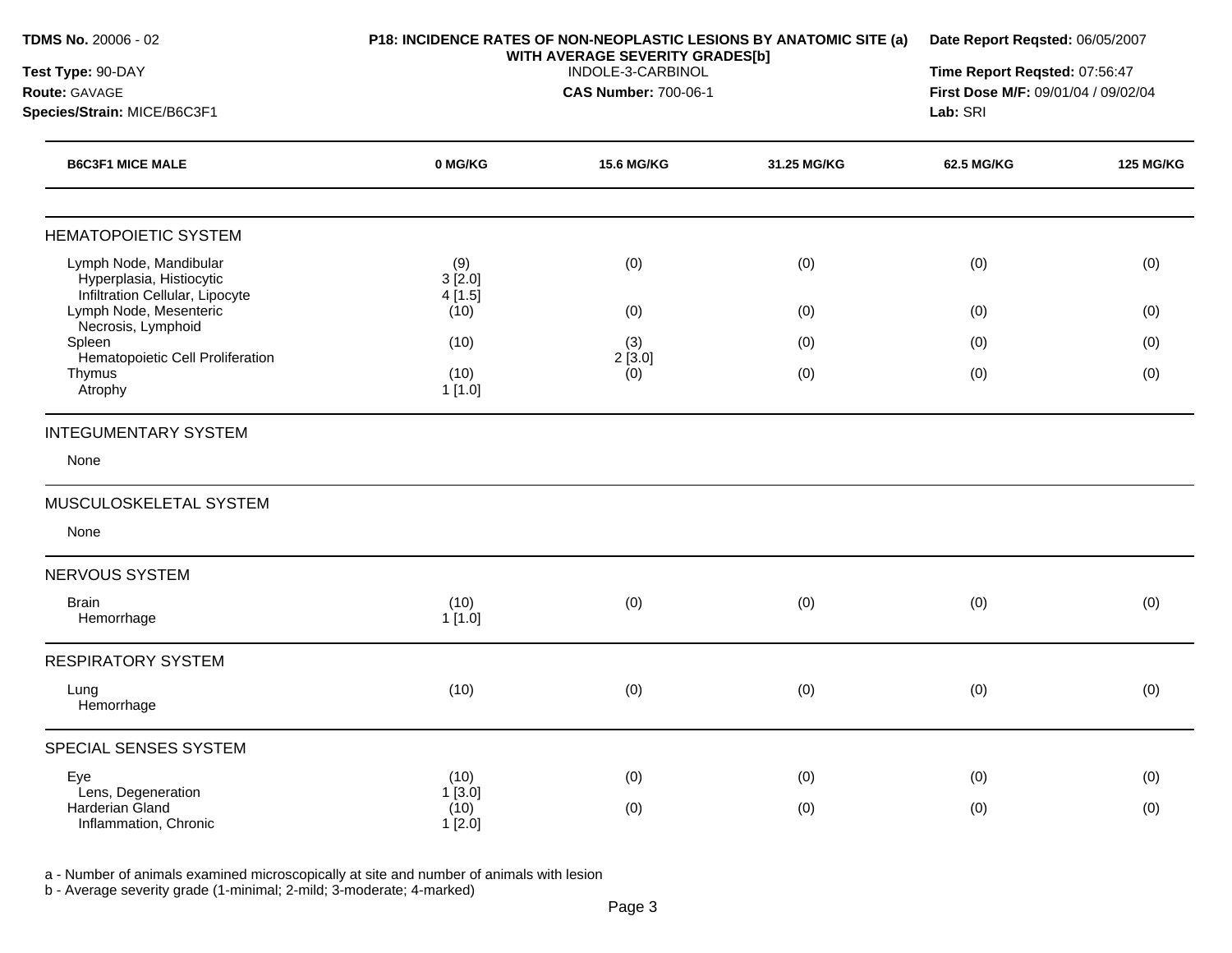| TDMS No. 20006 - 02<br>Test Type: 90-DAY<br>Route: GAVAGE<br>Species/Strain: MICE/B6C3F1 |                | P18: INCIDENCE RATES OF NON-NEOPLASTIC LESIONS BY ANATOMIC SITE (a)<br>WITH AVERAGE SEVERITY GRADES[b]<br>INDOLE-3-CARBINOL<br><b>CAS Number: 700-06-1</b> |             |            | Date Report Regsted: 06/05/2007<br>Time Report Regsted: 07:56:47<br><b>First Dose M/F: 09/01/04 / 09/02/04</b><br>Lab: SRI |  |
|------------------------------------------------------------------------------------------|----------------|------------------------------------------------------------------------------------------------------------------------------------------------------------|-------------|------------|----------------------------------------------------------------------------------------------------------------------------|--|
| <b>B6C3F1 MICE MALE</b>                                                                  | 0 MG/KG        | <b>15.6 MG/KG</b>                                                                                                                                          | 31.25 MG/KG | 62.5 MG/KG | <b>125 MG/KG</b>                                                                                                           |  |
| URINARY SYSTEM                                                                           |                |                                                                                                                                                            |             |            |                                                                                                                            |  |
| Kidney<br>Nephropathy                                                                    | (10)<br>1[1.0] | (0)                                                                                                                                                        | (0)         | (0)        | (0)                                                                                                                        |  |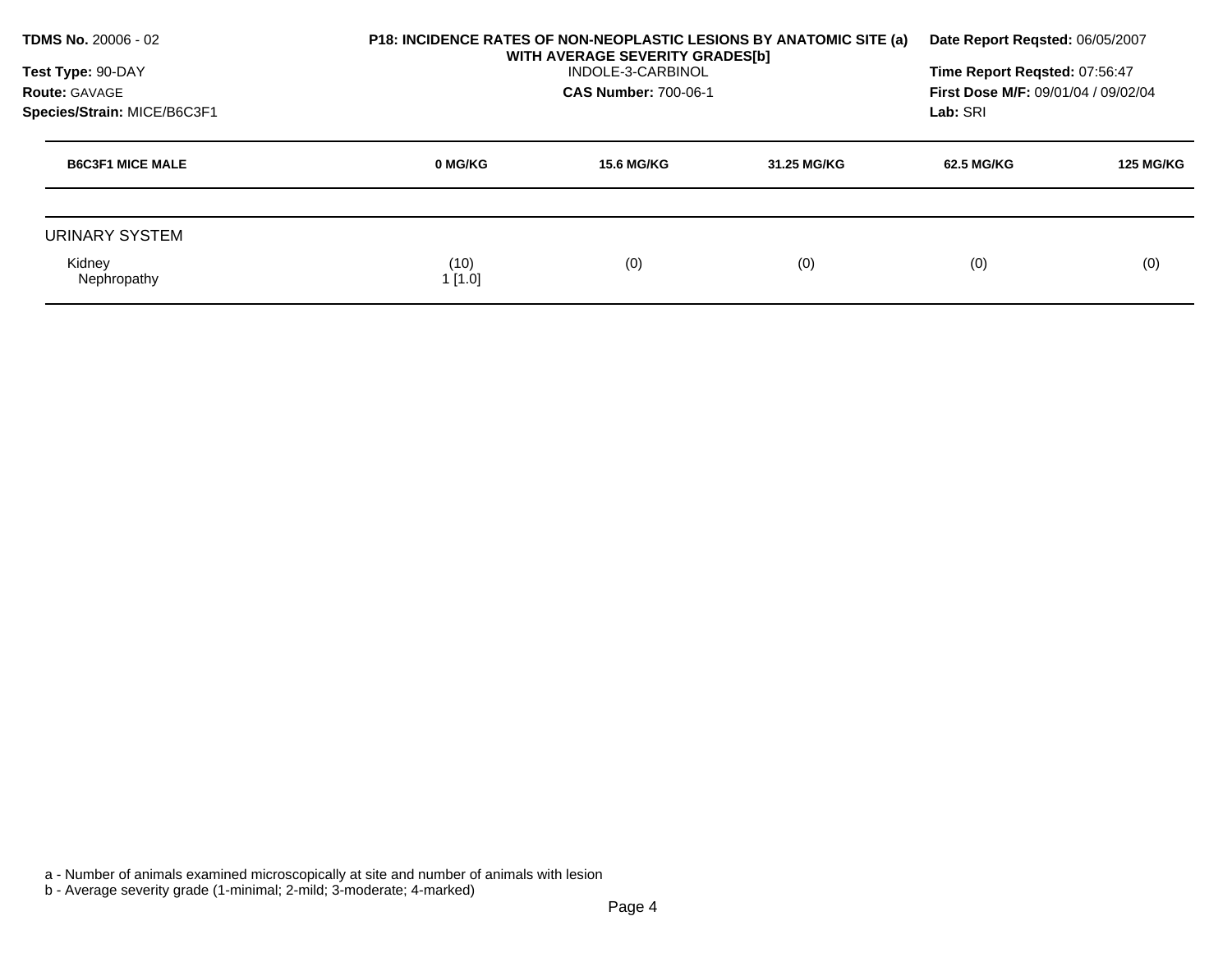**TDMS No.** 20006 - 02

## **Test Type:** 90-DAY **Route:** GAVAGE **Species/Strain:** MICE/B6C3F1

## **P18: INCIDENCE RATES OF NON-NEOPLASTIC LESIONS BY ANATOMIC SITE (a) WITH AVERAGE SEVERITY GRADES[b]**  INDOLE-3-CARBINOL

**CAS Number:** 700-06-1

**Date Report Reqsted:** 06/05/2007 **Time Report Reqsted:** 07:56:47

**First Dose M/F:** 09/01/04 / 09/02/04 **Lab:** SRI

| <b>B6C3F1 MICE MALE</b>                                                                 | <b>250 MG/KG</b>                |  |
|-----------------------------------------------------------------------------------------|---------------------------------|--|
| <b>Disposition Summary</b>                                                              |                                 |  |
| <b>Animals Initially in Study</b><br><b>Early Deaths</b><br><b>Survivors</b>            | 10                              |  |
| <b>Terminal Sacrifice</b><br><b>Animals Examined Microscopically</b>                    | 10<br>10                        |  |
| <b>ALIMENTARY SYSTEM</b>                                                                |                                 |  |
| Esophagus<br>Inflammation, Chronic<br>Liver<br>Centrilobular, Vacuolization Cytoplasmic | (10)<br>3[1.0]<br>(10)          |  |
| CARDIOVASCULAR SYSTEM                                                                   |                                 |  |
| None                                                                                    |                                 |  |
| <b>ENDOCRINE SYSTEM</b>                                                                 |                                 |  |
| <b>Adrenal Cortex</b><br><b>Accessory Adrenal Cortical Nodule</b><br>Hypertrophy, Focal | (10)                            |  |
| Capsule, Hyperplasia                                                                    | 5[1.0]                          |  |
| <b>GENERAL BODY SYSTEM</b>                                                              |                                 |  |
| None                                                                                    |                                 |  |
| <b>GENITAL SYSTEM</b>                                                                   |                                 |  |
| Epididymis<br>Hypospermia<br><b>Testes</b><br>Germinal Epithelium, Degeneration         | (9)<br>1[4.0]<br>(10)<br>1[3.0] |  |

a - Number of animals examined microscopically at site and number of animals with lesion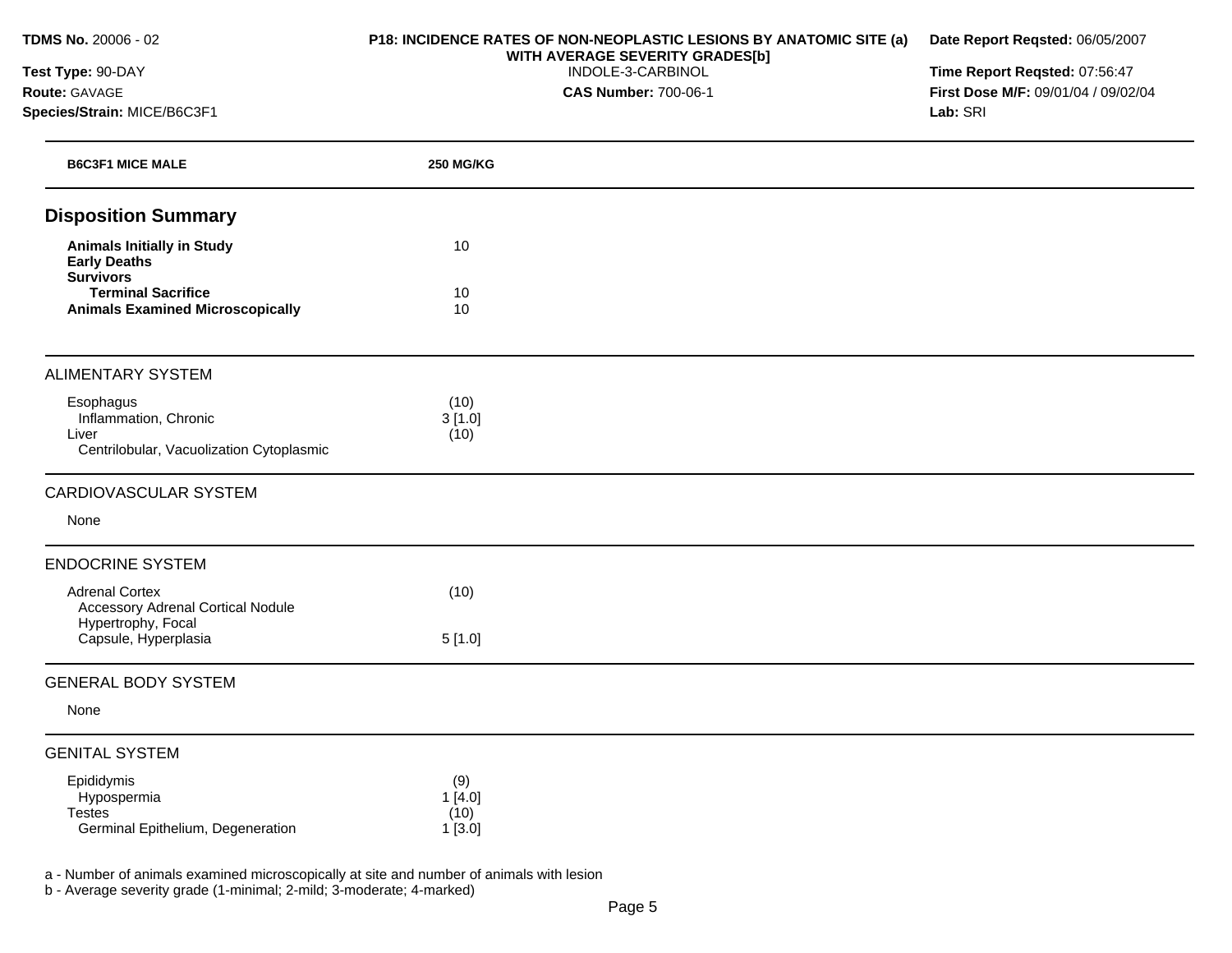| TDMS No. 20006 - 02<br>Test Type: 90-DAY<br>Route: GAVAGE<br>Species/Strain: MICE/B6C3F1                                                                                                                 | P18: INCIDENCE RATES OF NON-NEOPLASTIC LESIONS BY ANATOMIC SITE (a)<br>WITH AVERAGE SEVERITY GRADES[b]<br>INDOLE-3-CARBINOL<br><b>CAS Number: 700-06-1</b> | Date Report Reqsted: 06/05/2007<br>Time Report Reqsted: 07:56:47<br>First Dose M/F: 09/01/04 / 09/02/04<br>Lab: SRI |  |
|----------------------------------------------------------------------------------------------------------------------------------------------------------------------------------------------------------|------------------------------------------------------------------------------------------------------------------------------------------------------------|---------------------------------------------------------------------------------------------------------------------|--|
|                                                                                                                                                                                                          |                                                                                                                                                            |                                                                                                                     |  |
| <b>B6C3F1 MICE MALE</b>                                                                                                                                                                                  | <b>250 MG/KG</b>                                                                                                                                           |                                                                                                                     |  |
| <b>HEMATOPOIETIC SYSTEM</b>                                                                                                                                                                              |                                                                                                                                                            |                                                                                                                     |  |
| Lymph Node, Mandibular<br>Hyperplasia, Histiocytic<br>Infiltration Cellular, Lipocyte<br>Lymph Node, Mesenteric<br>Necrosis, Lymphoid<br>Spleen<br>Hematopoietic Cell Proliferation<br>Thymus<br>Atrophy | (10)<br>4[1.8]<br>3[1.3]<br>(8)<br>3[2.0]<br>(10)<br>(10)                                                                                                  |                                                                                                                     |  |
| <b>INTEGUMENTARY SYSTEM</b>                                                                                                                                                                              |                                                                                                                                                            |                                                                                                                     |  |
| None                                                                                                                                                                                                     |                                                                                                                                                            |                                                                                                                     |  |
| MUSCULOSKELETAL SYSTEM<br>None                                                                                                                                                                           |                                                                                                                                                            |                                                                                                                     |  |
| NERVOUS SYSTEM                                                                                                                                                                                           |                                                                                                                                                            |                                                                                                                     |  |
| <b>Brain</b><br>Hemorrhage                                                                                                                                                                               | (10)                                                                                                                                                       |                                                                                                                     |  |
| <b>RESPIRATORY SYSTEM</b>                                                                                                                                                                                |                                                                                                                                                            |                                                                                                                     |  |
| Lung<br>Hemorrhage                                                                                                                                                                                       | (10)<br>1[1.0]                                                                                                                                             |                                                                                                                     |  |
| SPECIAL SENSES SYSTEM                                                                                                                                                                                    |                                                                                                                                                            |                                                                                                                     |  |
| Eye<br>Lens, Degeneration<br>Harderian Gland<br>Inflammation, Chronic                                                                                                                                    | (10)<br>(10)<br>2[1.5]                                                                                                                                     |                                                                                                                     |  |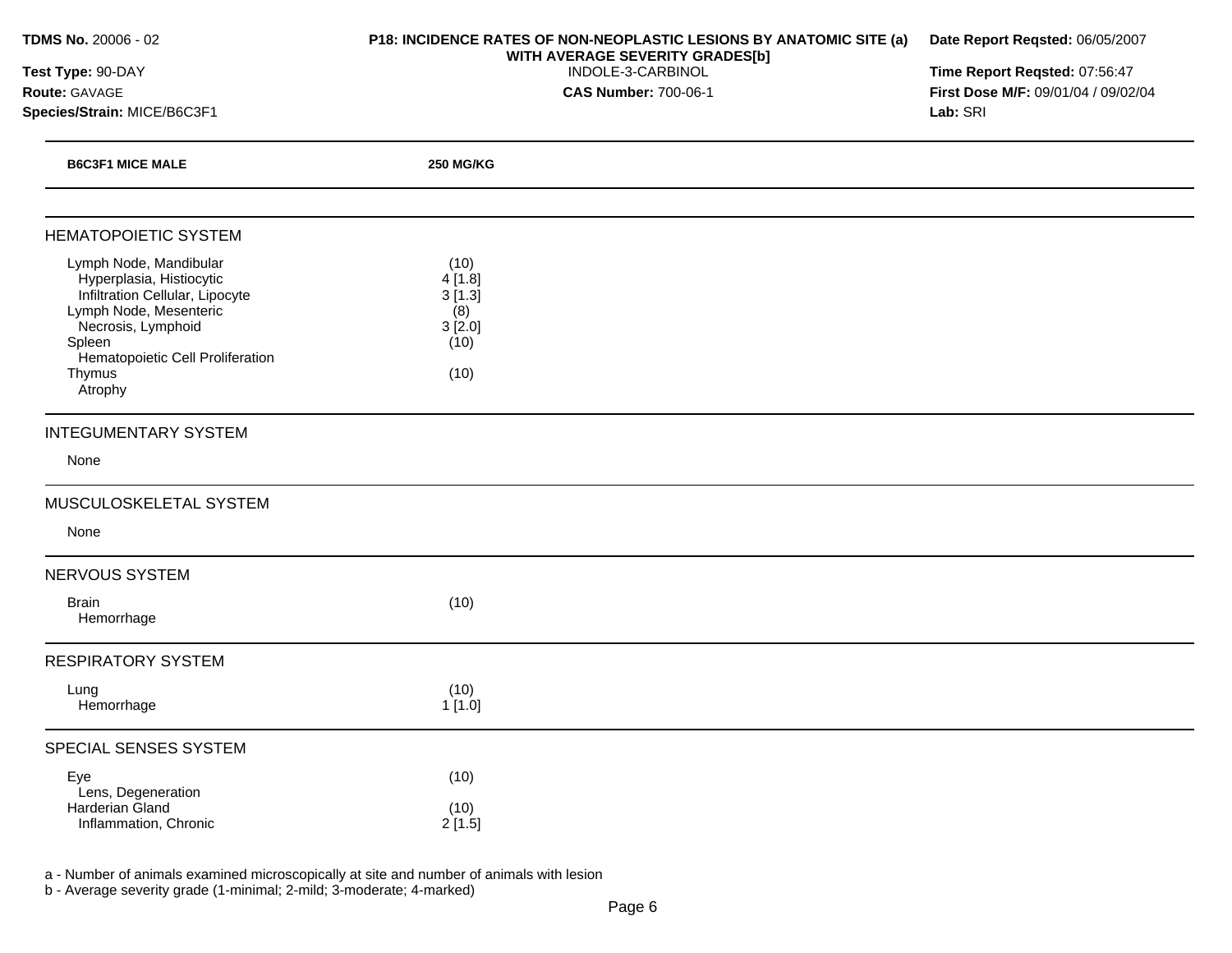| <b>TDMS No. 20006 - 02</b><br>Test Type: 90-DAY<br><b>Route: GAVAGE</b> | <b>P18: INCIDENCE RATES OF NON-NEOPLASTIC LESIONS BY ANATOMIC SITE (a)</b><br>WITH AVERAGE SEVERITY GRADES[b]<br>INDOLE-3-CARBINOL<br><b>CAS Number: 700-06-1</b> | Date Report Regsted: 06/05/2007<br>Time Report Regsted: 07:56:47<br>First Dose M/F: 09/01/04 / 09/02/04 |  |
|-------------------------------------------------------------------------|-------------------------------------------------------------------------------------------------------------------------------------------------------------------|---------------------------------------------------------------------------------------------------------|--|
| Species/Strain: MICE/B6C3F1                                             |                                                                                                                                                                   | Lab: SRI                                                                                                |  |
| <b>B6C3F1 MICE MALE</b>                                                 | <b>250 MG/KG</b>                                                                                                                                                  |                                                                                                         |  |
|                                                                         |                                                                                                                                                                   |                                                                                                         |  |
| URINARY SYSTEM                                                          |                                                                                                                                                                   |                                                                                                         |  |
| Kidney<br>Nephropathy                                                   | (10)<br>1[1.0]                                                                                                                                                    |                                                                                                         |  |

\*\*\* END OF MALE \*\*\*

a - Number of animals examined microscopically at site and number of animals with lesion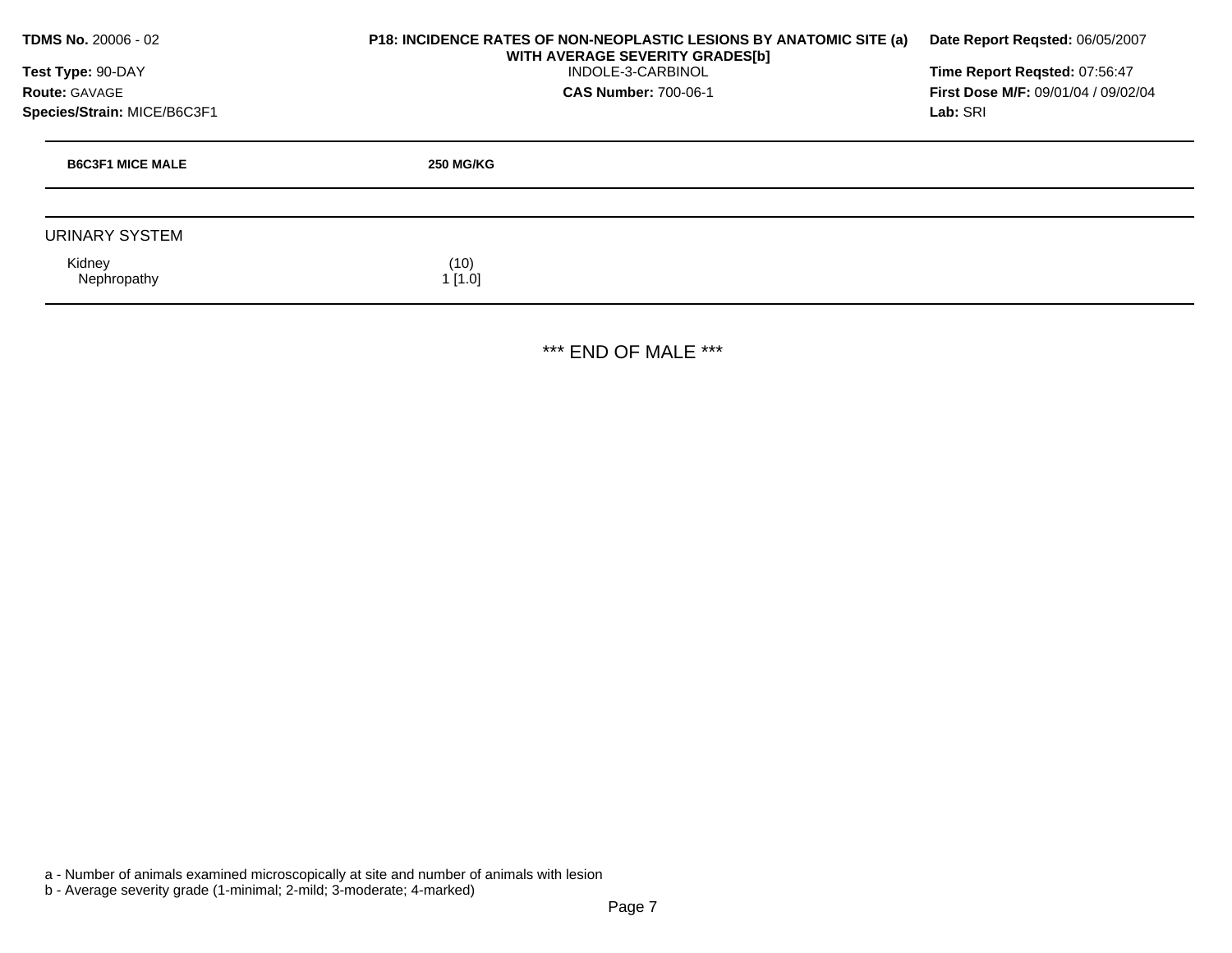**Species/Strain:** MICE/B6C3F1

**Test Type:** 90-DAY **Route:** GAVAGE

#### **P18: INCIDENCE RATES OF NON-NEOPLASTIC LESIONS BY ANATOMIC SITE (a) WITH AVERAGE SEVERITY GRADES[b]**

**Date Report Reqsted:** 06/05/2007

INDOLE-3-CARBINOL

**CAS Number:** 700-06-1

**Time Report Reqsted:** 07:56:47 **First Dose M/F:** 09/01/04 / 09/02/04 **Lab:** SRI

| <b>B6C3F1 MICE FEMALE</b>                                                    | 0 MG/KG         | <b>15.6 MG/KG</b>    | 31.25 MG/KG | <b>62.5 MG/KG</b> | <b>125 MG/KG</b> |
|------------------------------------------------------------------------------|-----------------|----------------------|-------------|-------------------|------------------|
| <b>Disposition Summary</b>                                                   |                 |                      |             |                   |                  |
| <b>Animals Initially in Study</b><br><b>Early Deaths</b><br><b>Survivors</b> | 10              | 10                   | 10          | 10                | 10               |
| <b>Terminal Sacrifice</b><br><b>Animals Examined Microscopically</b>         | 10<br>10        | 10<br>10             | 10<br>10    | 10<br>10          | 10<br>10         |
| <b>ALIMENTARY SYSTEM</b>                                                     |                 |                      |             |                   |                  |
| Esophagus                                                                    | (10)            | (0)                  | (0)         | (0)               | (0)              |
| Inflammation, Chronic<br>Gallbladder<br>Hemorrhage<br>Inflammation, Chronic  | 2[1.0]<br>(10)  | (0)                  | (0)         | (0)               | (0)              |
| Liver<br><b>Eosinophilic Focus</b>                                           | (10)            | (10)<br>$\mathbf{1}$ | (10)        | (10)              | (10)             |
| Pancreas                                                                     | (10)            | (0)                  | (0)         | (0)               | (0)              |
| Atrophy<br>Salivary Glands<br>Hyperplasia, Lymphoid                          | (10)<br>2[1.0]  | (0)                  | (0)         | (0)               | (0)              |
| CARDIOVASCULAR SYSTEM                                                        |                 |                      |             |                   |                  |
| None                                                                         |                 |                      |             |                   |                  |
| <b>ENDOCRINE SYSTEM</b>                                                      |                 |                      |             |                   |                  |
| <b>Adrenal Cortex</b>                                                        | (10)            | (0)                  | (0)         | (0)               | (0)              |
| Capsule, Hyperplasia<br><b>Pituitary Gland</b>                               | 10 [1.9]<br>(9) | (0)                  | (0)         | (0)               | (0)              |
| Pars Distalis, Cyst<br><b>Thyroid Gland</b><br>Follicle, Cyst                | (10)<br>1[2.0]  | (0)                  | (0)         | (0)               | (0)              |

GENERAL BODY SYSTEM

a - Number of animals examined microscopically at site and number of animals with lesion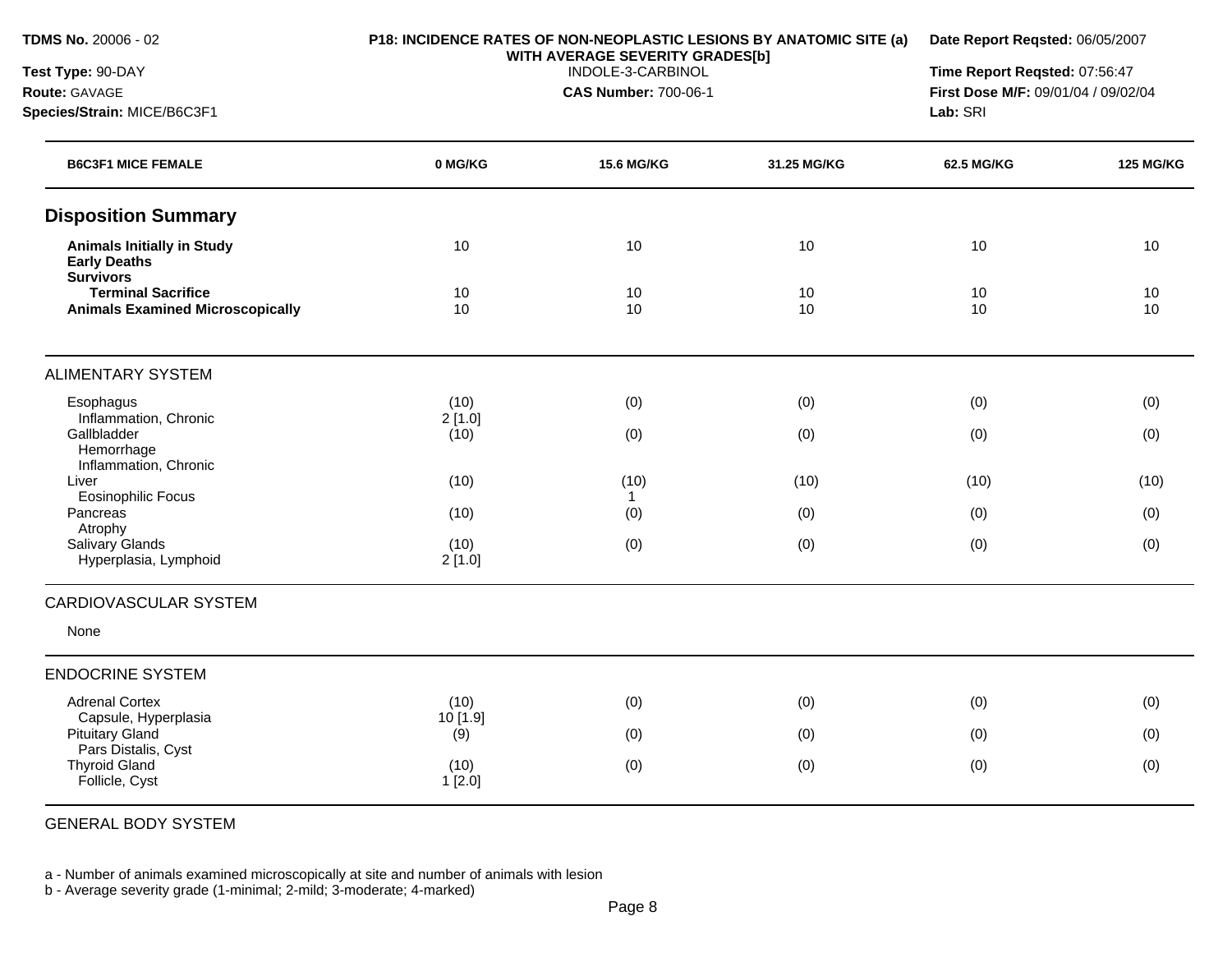| TDMS No. 20006 - 02<br>P18: INCIDENCE RATES OF NON-NEOPLASTIC LESIONS BY ANATOMIC SITE (a)<br>WITH AVERAGE SEVERITY GRADES[b] |                          | Date Report Reqsted: 06/05/2007 |               |                                     |                               |  |
|-------------------------------------------------------------------------------------------------------------------------------|--------------------------|---------------------------------|---------------|-------------------------------------|-------------------------------|--|
| Test Type: 90-DAY                                                                                                             |                          | INDOLE-3-CARBINOL               |               |                                     | Time Report Reqsted: 07:56:47 |  |
| Route: GAVAGE                                                                                                                 |                          | <b>CAS Number: 700-06-1</b>     |               | First Dose M/F: 09/01/04 / 09/02/04 |                               |  |
| Species/Strain: MICE/B6C3F1                                                                                                   |                          |                                 |               |                                     | Lab: SRI                      |  |
| <b>B6C3F1 MICE FEMALE</b>                                                                                                     | 0 MG/KG                  | <b>15.6 MG/KG</b>               | 31.25 MG/KG   | 62.5 MG/KG                          | <b>125 MG/KG</b>              |  |
| None                                                                                                                          |                          |                                 |               |                                     |                               |  |
| <b>GENITAL SYSTEM</b>                                                                                                         |                          |                                 |               |                                     |                               |  |
| <b>Uterus</b><br><b>Decidual Reaction</b>                                                                                     | (10)                     | (0)                             | (1)<br>1[4.0] | (0)                                 | (0)                           |  |
| <b>HEMATOPOIETIC SYSTEM</b>                                                                                                   |                          |                                 |               |                                     |                               |  |
| Lymph Node, Mandibular<br>Hyperplasia, Histiocytic<br>Infiltration Cellular, Lipocyte                                         | (10)<br>3[1.7]<br>3[1.3] | (0)                             | (0)           | (0)                                 | (0)                           |  |
| Lymph Node, Mesenteric<br>Necrosis, Lymphoid                                                                                  | (10)                     | (10)                            | (9)           | (10)                                | (10)                          |  |
| Spleen<br>Hematopoietic Cell Proliferation<br>Pigmentation                                                                    | 1[2.0]<br>(10)<br>2[1.0] | (1)<br>1[2.0]                   | (0)           | (0)                                 | (0)                           |  |
| Thymus<br>Atrophy                                                                                                             | (10)<br>1[1.0]           | (0)                             | (0)           | (0)                                 | (0)                           |  |
| <b>INTEGUMENTARY SYSTEM</b>                                                                                                   |                          |                                 |               |                                     |                               |  |
| None                                                                                                                          |                          |                                 |               |                                     |                               |  |
| MUSCULOSKELETAL SYSTEM                                                                                                        |                          |                                 |               |                                     |                               |  |
| None                                                                                                                          |                          |                                 |               |                                     |                               |  |
| NERVOUS SYSTEM                                                                                                                |                          |                                 |               |                                     |                               |  |
| <b>Brain</b><br>Developmental Malformation                                                                                    | (10)                     | (0)                             | (0)           | (0)                                 | (0)                           |  |
| <b>RESPIRATORY SYSTEM</b>                                                                                                     |                          |                                 |               |                                     |                               |  |
| Lung<br>Metaplasia, Osseous                                                                                                   | (10)                     | (0)                             | (0)           | (0)                                 | (0)                           |  |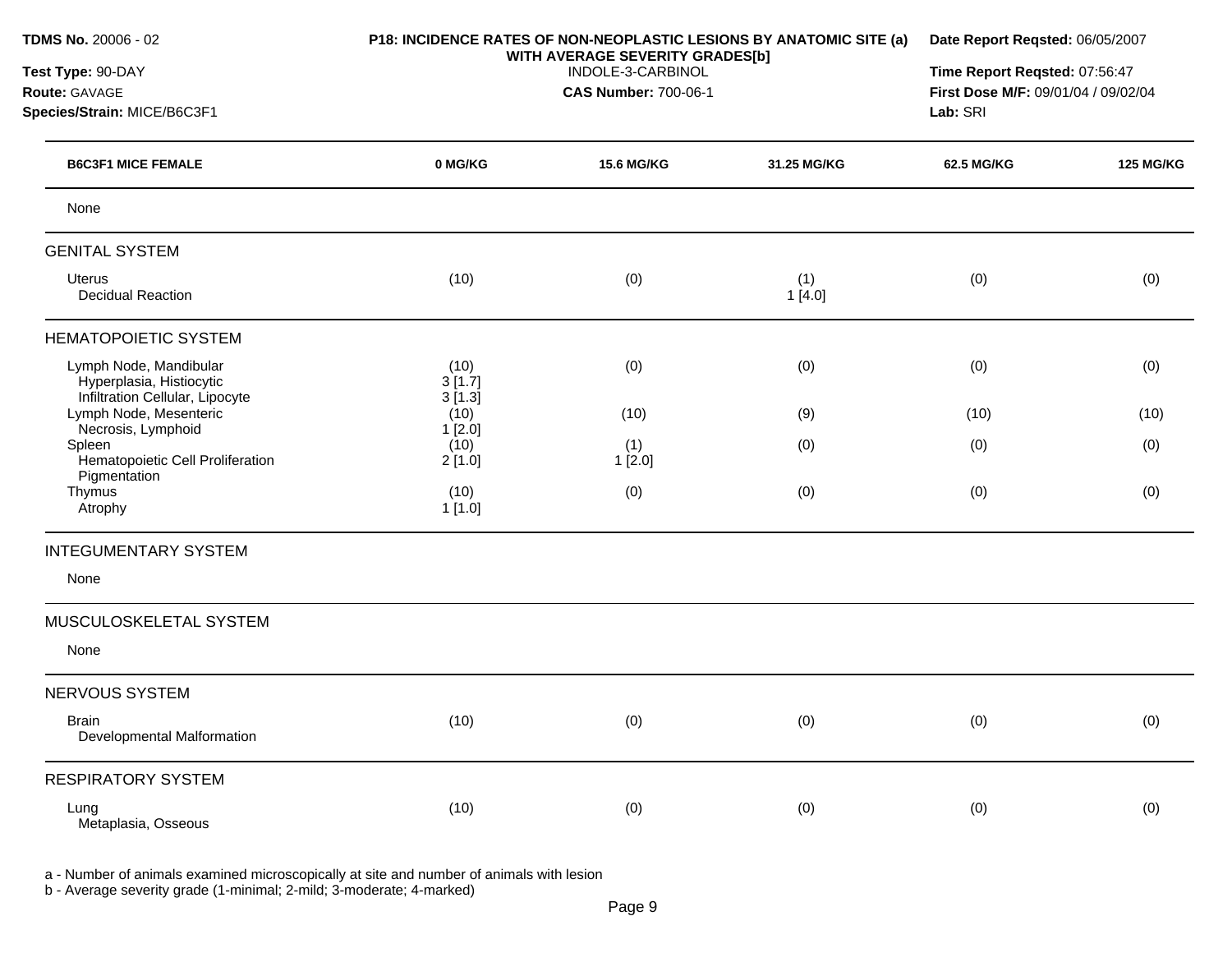| <b>TDMS No. 20006 - 02</b>                                                                                                                                         | P18: INCIDENCE RATES OF NON-NEOPLASTIC LESIONS BY ANATOMIC SITE (a)<br>WITH AVERAGE SEVERITY GRADES[b]<br>INDOLE-3-CARBINOL |                             |             | Date Report Reqsted: 06/05/2007<br>Time Report Reqsted: 07:56:47 |                  |  |
|--------------------------------------------------------------------------------------------------------------------------------------------------------------------|-----------------------------------------------------------------------------------------------------------------------------|-----------------------------|-------------|------------------------------------------------------------------|------------------|--|
| Test Type: 90-DAY                                                                                                                                                  |                                                                                                                             |                             |             |                                                                  |                  |  |
| <b>Route: GAVAGE</b>                                                                                                                                               |                                                                                                                             | <b>CAS Number: 700-06-1</b> |             | First Dose M/F: 09/01/04 / 09/02/04                              |                  |  |
| Species/Strain: MICE/B6C3F1                                                                                                                                        |                                                                                                                             |                             |             |                                                                  | Lab: SRI         |  |
| <b>B6C3F1 MICE FEMALE</b>                                                                                                                                          | 0 MG/KG                                                                                                                     | <b>15.6 MG/KG</b>           | 31.25 MG/KG | 62.5 MG/KG                                                       | <b>125 MG/KG</b> |  |
| Nose<br>Foreign Body<br>Inflammation, Chronic<br>Olfactory Epithelium, Accumulation, Hyaline<br><b>Droplet</b><br>Olfactory Epithelium, Metaplasia,<br>Respiratory | (10)                                                                                                                        | (0)                         | (0)         | (0)                                                              | (0)              |  |
| SPECIAL SENSES SYSTEM                                                                                                                                              |                                                                                                                             |                             |             |                                                                  |                  |  |
| <b>Harderian Gland</b><br>Inflammation, Chronic                                                                                                                    | (10)                                                                                                                        | (0)                         | (0)         | (0)                                                              | (0)              |  |
| URINARY SYSTEM                                                                                                                                                     |                                                                                                                             |                             |             |                                                                  |                  |  |
| None                                                                                                                                                               |                                                                                                                             |                             |             |                                                                  |                  |  |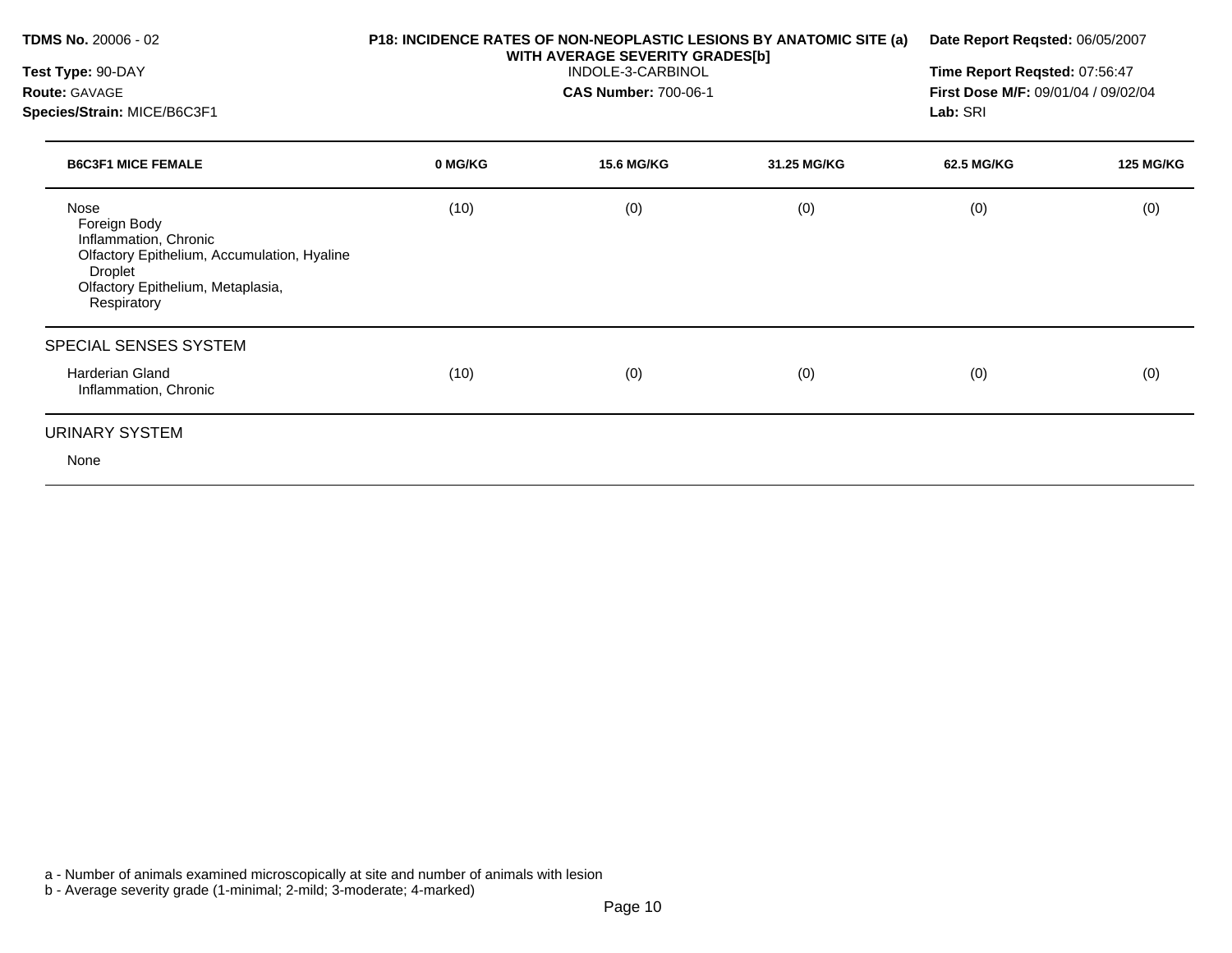**TDMS No.** 20006 - 02

## **Test Type:** 90-DAY **Route:** GAVAGE **Species/Strain:** MICE/B6C3F1

#### **P18: INCIDENCE RATES OF NON-NEOPLASTIC LESIONS BY ANATOMIC SITE (a) WITH AVERAGE SEVERITY GRADES[b]**  INDOLE-3-CARBINOL

**CAS Number:** 700-06-1

**Date Report Reqsted:** 06/05/2007

**Time Report Reqsted:** 07:56:47 **First Dose M/F:** 09/01/04 / 09/02/04 **Lab:** SRI

| <b>B6C3F1 MICE FEMALE</b>                                                                                                                             | <b>250 MG/KG</b>                                                     |  |
|-------------------------------------------------------------------------------------------------------------------------------------------------------|----------------------------------------------------------------------|--|
| <b>Disposition Summary</b>                                                                                                                            |                                                                      |  |
| <b>Animals Initially in Study</b><br><b>Early Deaths</b><br><b>Survivors</b>                                                                          | 10                                                                   |  |
| <b>Terminal Sacrifice</b><br><b>Animals Examined Microscopically</b>                                                                                  | 10<br>10                                                             |  |
|                                                                                                                                                       |                                                                      |  |
| <b>ALIMENTARY SYSTEM</b>                                                                                                                              |                                                                      |  |
| Esophagus<br>Inflammation, Chronic<br>Gallbladder<br>Hemorrhage<br>Inflammation, Chronic<br>Liver<br><b>Eosinophilic Focus</b><br>Pancreas<br>Atrophy | (10)<br>5[1.0]<br>(10)<br>1[2.0]<br>1[1.0]<br>(10)<br>(10)<br>1[1.0] |  |
| Salivary Glands<br>Hyperplasia, Lymphoid                                                                                                              | (10)<br>2[1.0]                                                       |  |
| CARDIOVASCULAR SYSTEM                                                                                                                                 |                                                                      |  |
| None                                                                                                                                                  |                                                                      |  |
| <b>ENDOCRINE SYSTEM</b>                                                                                                                               |                                                                      |  |
| <b>Adrenal Cortex</b><br>Capsule, Hyperplasia<br><b>Pituitary Gland</b><br>Pars Distalis, Cyst<br><b>Thyroid Gland</b><br>Follicle, Cyst              | (10)<br>10[2.1]<br>(10)<br>$\mathbf{1}$<br>(10)                      |  |
| <b>GENERAL BODY SYSTEM</b>                                                                                                                            |                                                                      |  |

a - Number of animals examined microscopically at site and number of animals with lesion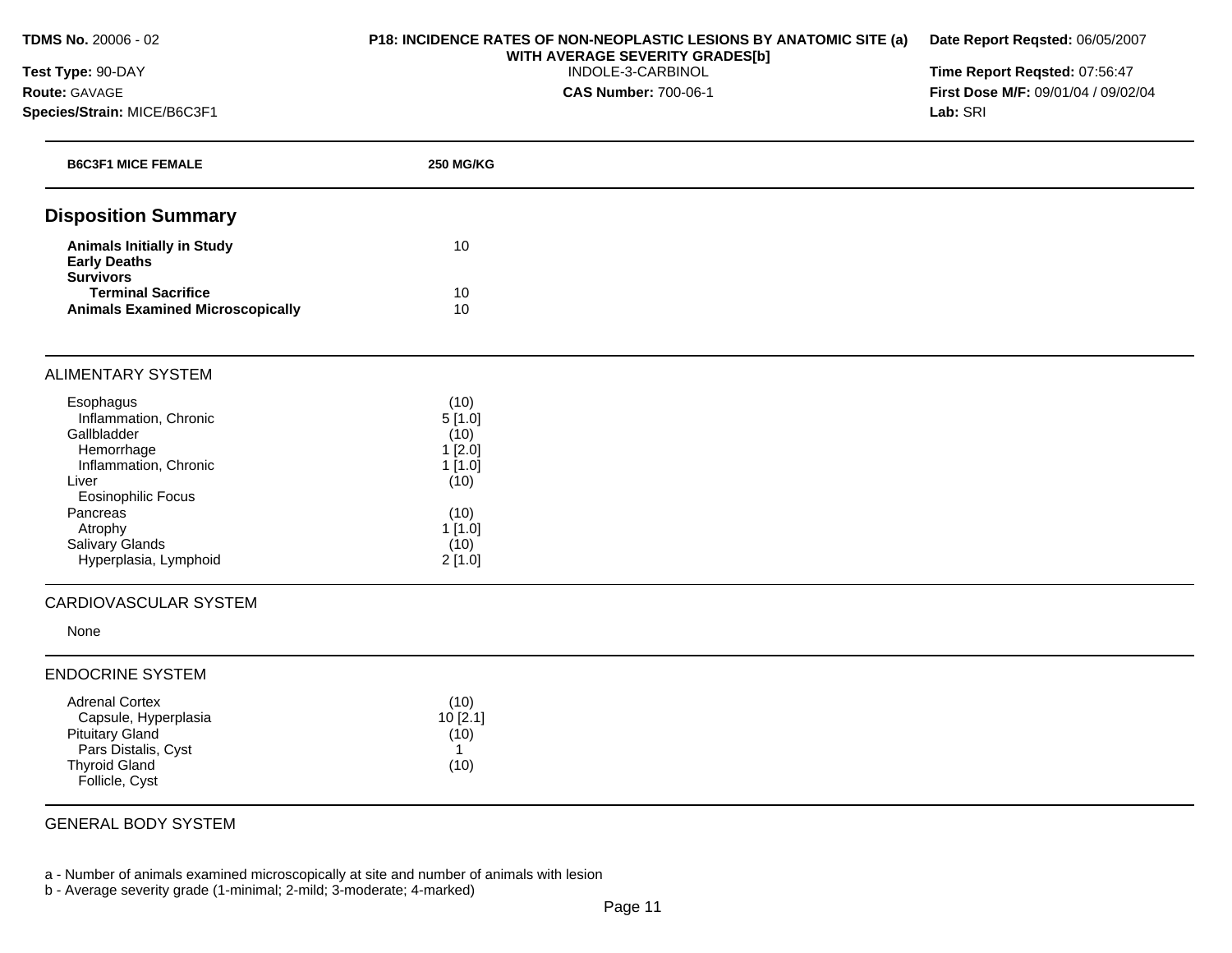| TDMS No. 20006 - 02                                                                                                                                                                                                                                     | P18: INCIDENCE RATES OF NON-NEOPLASTIC LESIONS BY ANATOMIC SITE (a)<br>WITH AVERAGE SEVERITY GRADES[b] | Date Report Reqsted: 06/05/2007     |  |  |
|---------------------------------------------------------------------------------------------------------------------------------------------------------------------------------------------------------------------------------------------------------|--------------------------------------------------------------------------------------------------------|-------------------------------------|--|--|
| Test Type: 90-DAY                                                                                                                                                                                                                                       | INDOLE-3-CARBINOL                                                                                      | Time Report Reqsted: 07:56:47       |  |  |
| Route: GAVAGE                                                                                                                                                                                                                                           | <b>CAS Number: 700-06-1</b>                                                                            | First Dose M/F: 09/01/04 / 09/02/04 |  |  |
| Species/Strain: MICE/B6C3F1                                                                                                                                                                                                                             |                                                                                                        | Lab: SRI                            |  |  |
| <b>B6C3F1 MICE FEMALE</b>                                                                                                                                                                                                                               | <b>250 MG/KG</b>                                                                                       |                                     |  |  |
| None                                                                                                                                                                                                                                                    |                                                                                                        |                                     |  |  |
| <b>GENITAL SYSTEM</b>                                                                                                                                                                                                                                   |                                                                                                        |                                     |  |  |
| <b>Uterus</b><br><b>Decidual Reaction</b>                                                                                                                                                                                                               | (10)                                                                                                   |                                     |  |  |
| <b>HEMATOPOIETIC SYSTEM</b>                                                                                                                                                                                                                             |                                                                                                        |                                     |  |  |
| Lymph Node, Mandibular<br>Hyperplasia, Histiocytic<br>Infiltration Cellular, Lipocyte<br>Lymph Node, Mesenteric<br>Necrosis, Lymphoid<br>Spleen<br>Hematopoietic Cell Proliferation<br>Pigmentation<br>Thymus<br>Atrophy<br><b>INTEGUMENTARY SYSTEM</b> | (10)<br>4[1.8]<br>3[1.3]<br>(10)<br>(10)<br>1[1.0]<br>(10)                                             |                                     |  |  |
| None                                                                                                                                                                                                                                                    |                                                                                                        |                                     |  |  |
| MUSCULOSKELETAL SYSTEM<br>None                                                                                                                                                                                                                          |                                                                                                        |                                     |  |  |
| <b>NERVOUS SYSTEM</b>                                                                                                                                                                                                                                   |                                                                                                        |                                     |  |  |
| Brain<br>Developmental Malformation                                                                                                                                                                                                                     | (10)<br>$\overline{1}$                                                                                 |                                     |  |  |
| <b>RESPIRATORY SYSTEM</b>                                                                                                                                                                                                                               |                                                                                                        |                                     |  |  |
| Lung<br>Metaplasia, Osseous                                                                                                                                                                                                                             | (10)<br>1[1.0]                                                                                         |                                     |  |  |